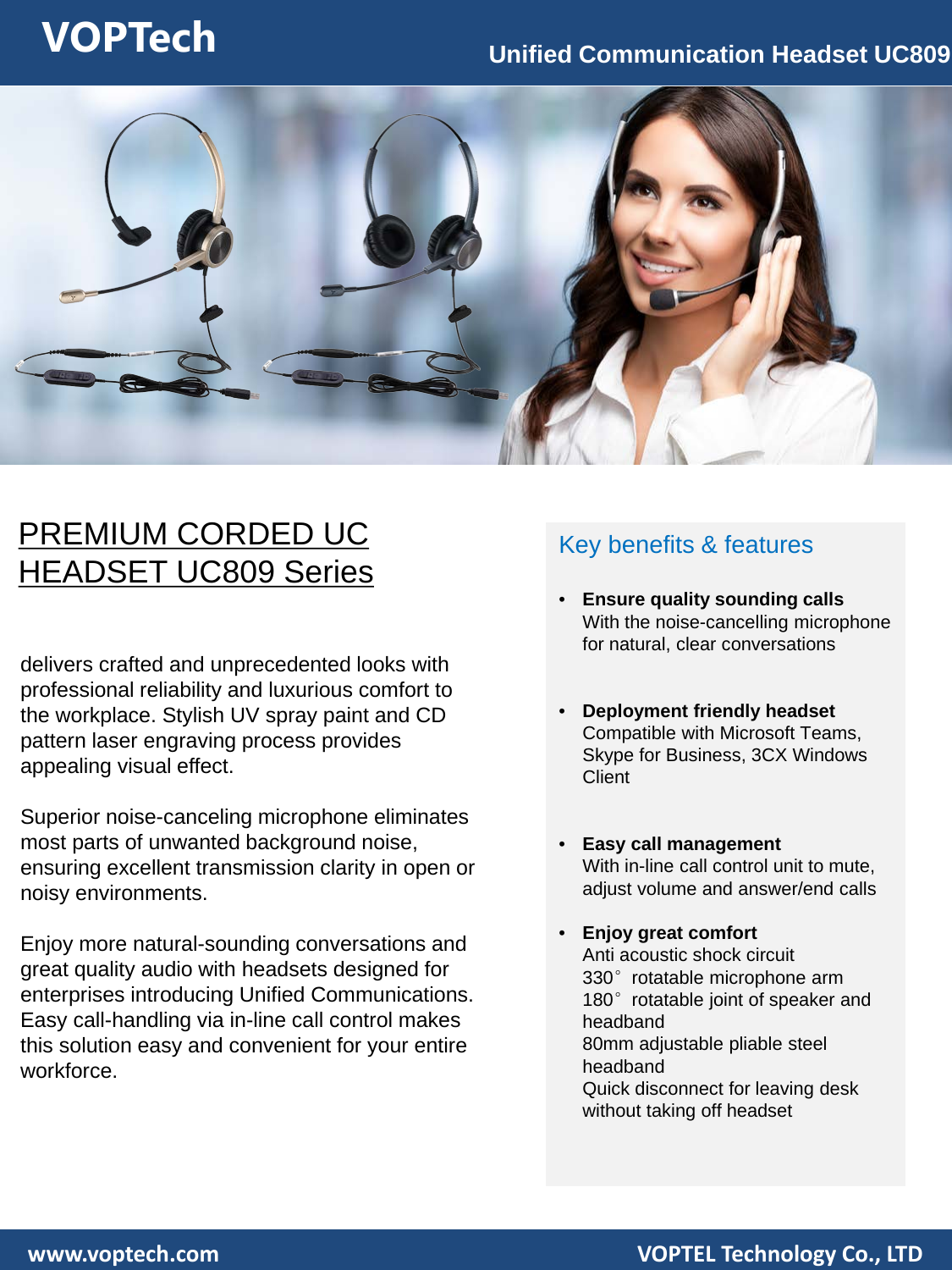### **Product Data**

| General |  |
|---------|--|
|         |  |

| Wearing style         | Headband              |  |
|-----------------------|-----------------------|--|
| Color                 | Gold or Pearl Blue    |  |
| <b>Headset Weight</b> | Single-sided 100g     |  |
|                       | Double-sided 150g     |  |
| Packing Box           | 19*15*4cm/pc          |  |
| <b>Carton Size</b>    | 77.5*44*21.5cm/50 pcs |  |
| Warranty              | 2 years               |  |

### **Audio**

| Microphone                        | Noise canceling microphone for optimal speech transmission                    |  |
|-----------------------------------|-------------------------------------------------------------------------------|--|
|                                   | Goose-neck microphone boom offers multiple adjustment and accurate talking    |  |
|                                   | position                                                                      |  |
| Microphone Frequency Response     | 50-10KHz                                                                      |  |
| <b>Microphone Sensitivity</b>     | -42 $\pm$ 1dB (0dB=1V/Pa, 1 KHz)                                              |  |
| Speaker                           | High-frequency wide band speaker ensures crystal clarity of each conversation |  |
| <b>Speaker Frequency Response</b> | 50HZ-10KHz                                                                    |  |
| <b>Speaker Sensitivity</b>        | $108 \pm 1$ dB (at 1 KHz 1mw)                                                 |  |

| <b>Call Management</b> |                                |
|------------------------|--------------------------------|
| Call Control           | - Answer/end call              |
|                        | - Volume up/down               |
|                        | - Microphone mute              |
|                        | - Redial last outgoing call    |
| <b>UC Compatible</b>   | - Microsoft Teams              |
|                        | - Microsoft Skype for Business |
|                        | - 3CX, Windows Client Only     |

| <b>Content of Delivery</b> |                           |
|----------------------------|---------------------------|
| What's in the box          | - Headset<br>– User Guide |